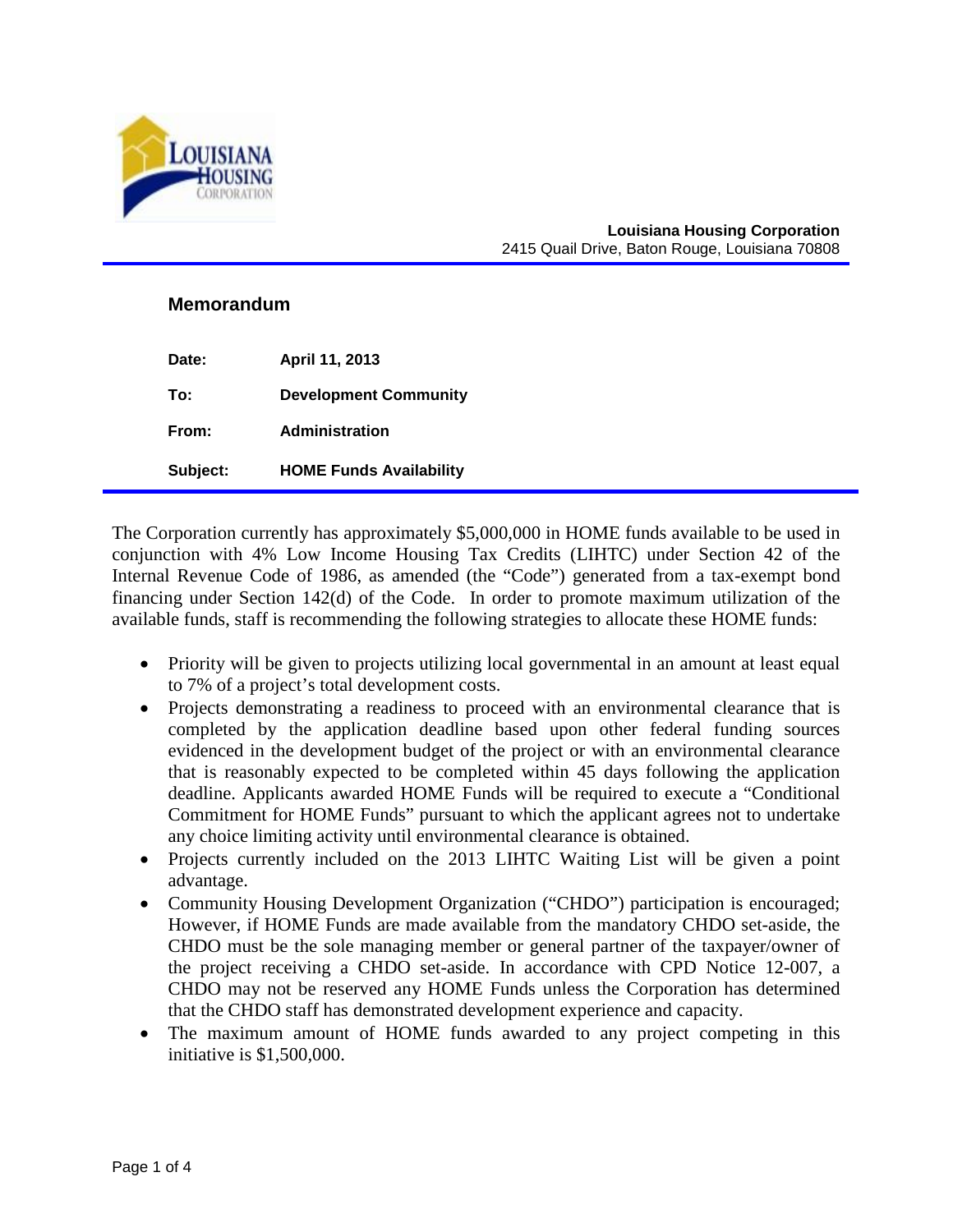## **I. Submission Requirements must include the following:**

- (i) Completed LIHTC Application. (A completed AMEC model will be required as a condition of closing).
- (ii) Completed Tax Exempt Bond Application. Upon award of HOME Funds, the applicant must coordinate with LHC on the submission of the volume cap request and State Bond Commission application.
- (iii) Financial commitments and identification of the construction lender/bond purchaser for the tax-exempt bonds should be evidenced in the LIHTC Application.
- (iv) Market Study completed within 12-months of the application submission deadline date must examine the neighborhood market conditions to ensure adequate need for the project in accordance with the requirements of CPD Notice 12-007.
- (v) Capital Needs Assessment required for all rehabilitation projects and must be dated within 12-months of the application submission;
- (vi) Appraisals for rehabilitation projects must be submitted for any existing property when the purchase price exceeds \$500,000 or the Acquisition Costs of the buildings are included in Eligible Basis. Appraisals should have been completed within 12-months of application submittal date;
- (vii) Documentation supporting that the project meets the threshold requirements outlined in the 2013 QAP; and
- (viii) Certification of the project's readiness to proceed (optional).

# **II. Guidelines for Requests of HOME Funds in conjunction with 4% LIHTC**

Credits will be reserved to applicants based on the following criteria:

### **(1) Selection Criteria Score (60 Point Minimum)**

The minimum selection criteria score for any project receiving an award of HOME funds through this initiative is **60** points. Selection criteria points will be based on selections made on the selection criteria portion of the AMEC model.

## **(2) Ability to leverage HOME funds and 4% tax credits with local governmental funding or support. (10 Points)**

Ten (10) selection criteria points will be added to the selection criteria score of any project that evidences leveraging of HOME funds and 4% tax credits with local governmental funding or support greater than 7% of the project's development costs. Governmental support reduces project development costs by providing CDBG, HOME, or other governmental assistance/funding in the form of loan, grants, rental assistance, or a combination of these forms or by:

- Waiving water and sewer tap fees;
- Waiving building permit fees;
- Foregoing real property taxes during construction;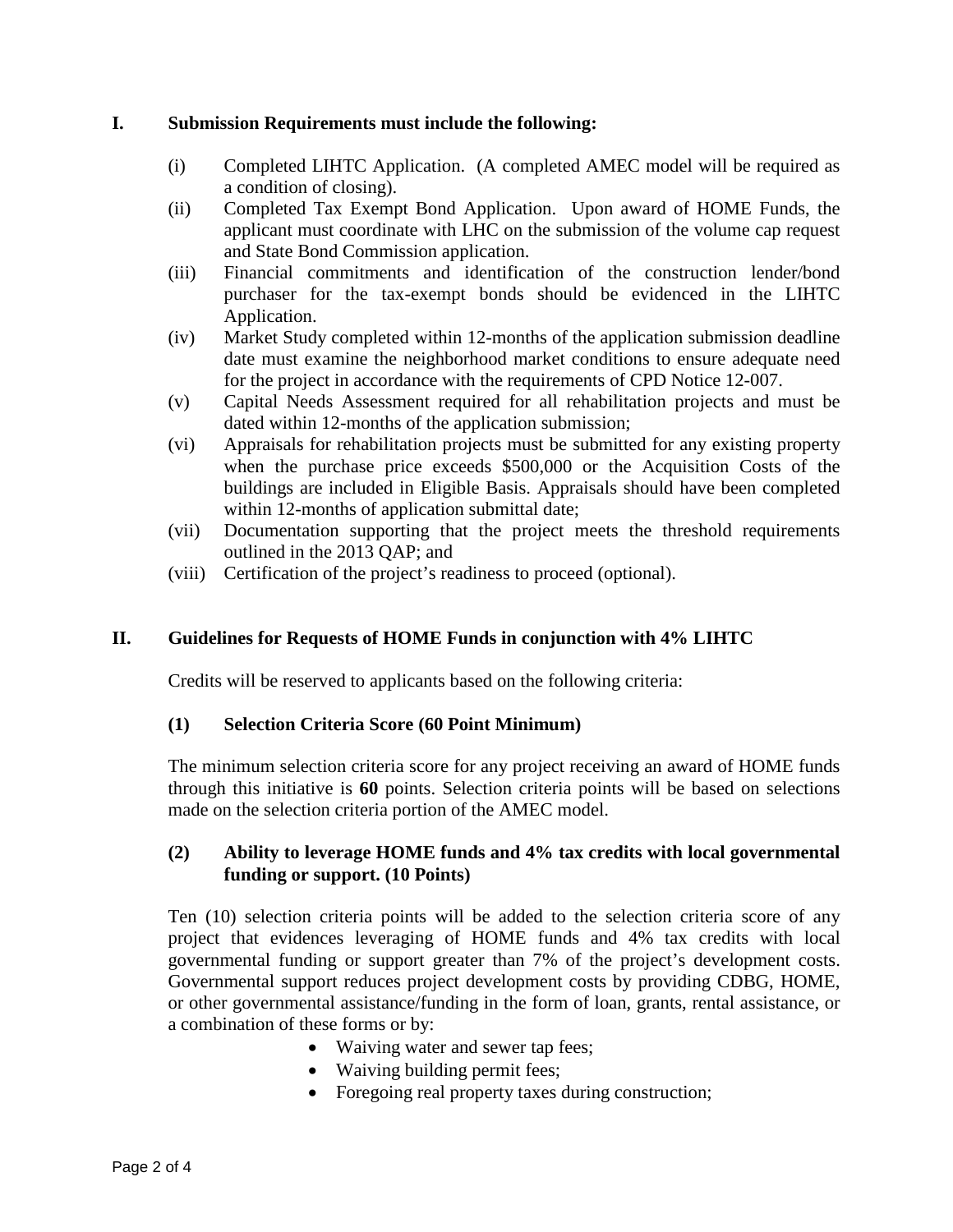- Contributing land for project development;
- Providing below market rate construction and/or permanent financing; or
- Providing an abatement of real estate taxes;

Requests for 4% tax credits and tax exempt bonds must be included in the application submittal. All requests are subject to an acceptable feasibility and viability review based on the submitted AMEC Model and requests are subject to being in compliance with the applicable IRS Section 42 requirements. Any awarded project will be further subjected to the HOME Program requirements.

## **(3) Readiness to Proceed (10 Points)**

Ten (10) selection criteria points will be added to the selection criteria score of any project demonstrating a readiness to proceed by the developer self certifying that all necessary development approvals for the project have been obtained and that environmental clearance is completed or will be completed within forty-five (45) days of the application deadline. The project must be ready to proceed without requiring any additional development approvals (i.e. zoning, permitting variances).

# **(4) Projects Currently on the 2013 Waiting List (Maximum 10 Points)**

Selection criteria points equaling one-tenth of the project's 2013 Funding Round final score (rounded to the nearest point) will be added to the score of project competing in this initiative. For example, a project that received a final score of 76 in the 2013 Funding Round will have eight (8) selection criteria points added to the selection criteria score. No changes in the project from the 2013 Funding Round submission will be allowed.

# **(5) Material Participation by Community Housing Development Organizations (10 Points)**

Ten (10) selection criteria points will be added to the selection criteria score of any project developer partnering with state certified CHDO in which the CHDO serves as the sole managing member, or general partner. Officers and employees of any for-profit entity that created or sponsored a CHDO may not serve as officers, or employees of the CHDO. The CHDO must have paid employee staff with housing development experience which shall not be met by the use of consultants, or volunteers.

Waivers of the minimum threshold requirements will only be considered for rehabilitation projects and only if a federal program finances the units and the federal agency administering the program which finances the units requests a waiver of such limits. There will be no waiver of any limits associated with project costs.

Awarded HOME Funds will accrue interest at a rate and will be payable from fifty percent (50.0%) of Surplus Cash so that at the end of the Extended Use Period the unpaid balance of the